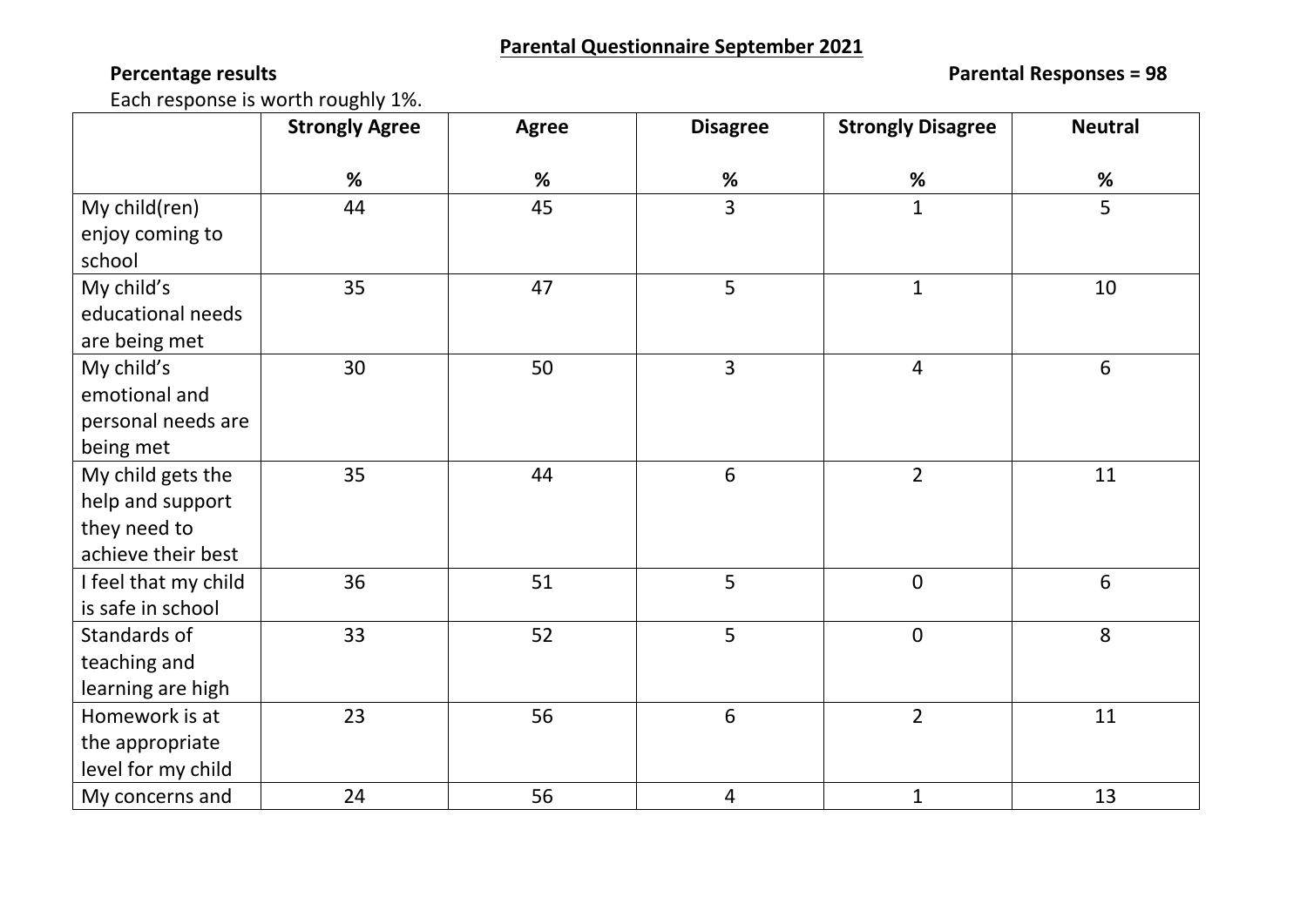| comments are<br>listened to and |    |    |                |                |                |
|---------------------------------|----|----|----------------|----------------|----------------|
| acted upon by staff             |    |    |                |                |                |
| I am well informed              | 25 | 45 | 11             | $\overline{3}$ | 14             |
| about the progress              |    |    |                |                |                |
| my child is making              |    |    |                |                |                |
| I am well informed              | 27 | 53 | 8              | $\overline{2}$ | 8              |
| about the                       |    |    |                |                |                |
| curriculum and                  |    |    |                |                |                |
| other activities in             |    |    |                |                |                |
| school                          |    |    |                |                |                |
| The school is well              | 34 | 53 | $\overline{3}$ | $\overline{0}$ | 8              |
| led and managed                 |    |    |                |                |                |
| The staff of the                | 33 | 56 | $\overline{2}$ | $\pmb{0}$      | $\overline{7}$ |
| school are                      |    |    |                |                |                |
| committed to                    |    |    |                |                |                |
| providing the best              |    |    |                |                |                |
| for the children in             |    |    |                |                |                |
| their care                      |    |    |                |                |                |
| I understand St                 | 30 | 49 | $\overline{7}$ | $\mathbf 0$    | 12             |
| James Primary                   |    |    |                |                |                |
| <b>School Governors'</b>        |    |    |                |                |                |
| functions and the               |    |    |                |                |                |
| active role they                |    |    |                |                |                |
| play in school life             |    |    |                | $\overline{2}$ |                |
| I am happy with<br>the remote   | 27 | 51 | $6\phantom{a}$ |                | 12             |
|                                 |    |    |                |                |                |
| learning that is in<br>place    |    |    |                |                |                |
|                                 |    |    |                |                |                |
|                                 |    |    |                |                |                |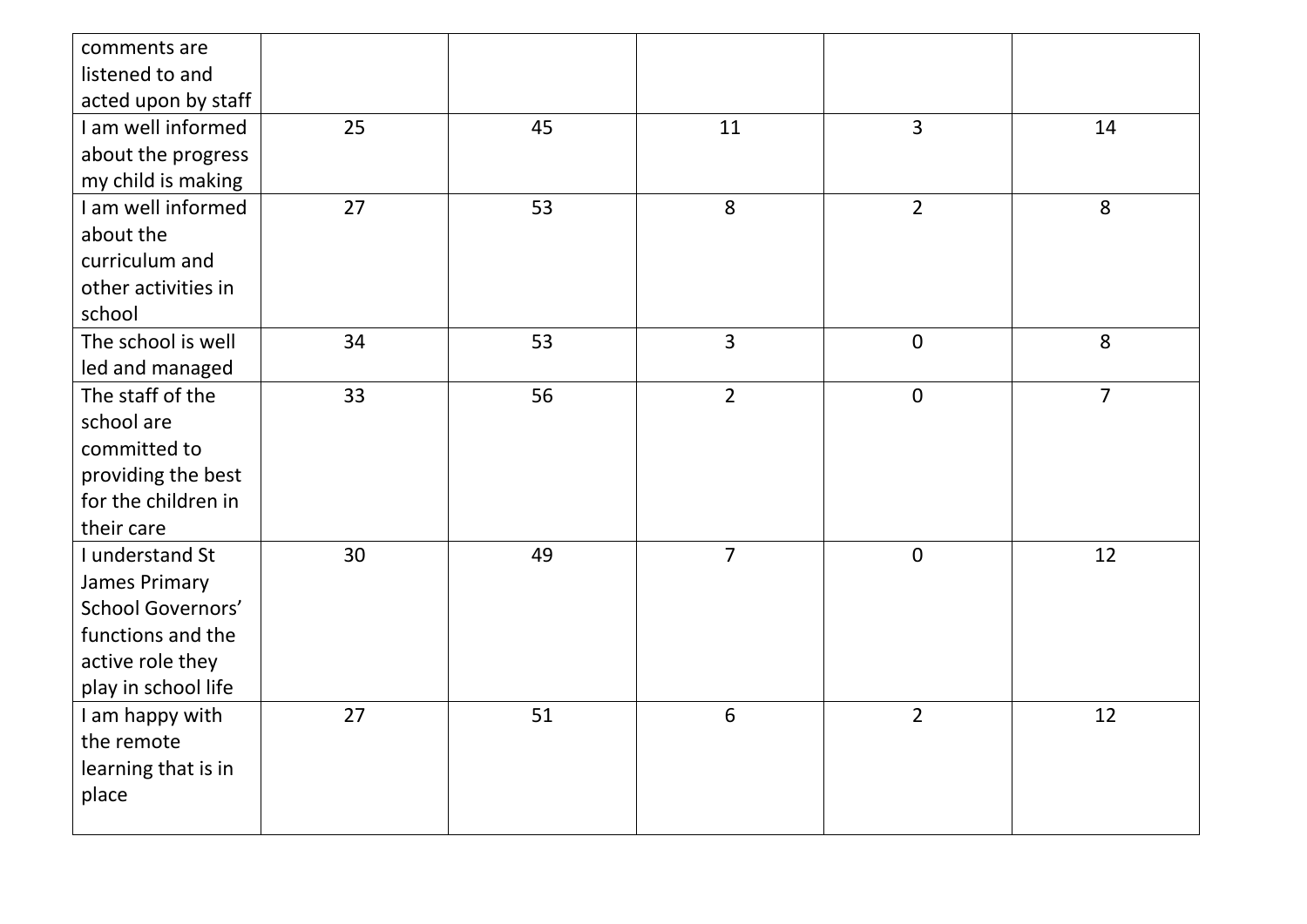| One thing I have    | A big thank to all staff! Homeschooling has been executed well & teachers have communicated well.                                 |
|---------------------|-----------------------------------------------------------------------------------------------------------------------------------|
| particularly likes  | The support given to parents and children through lockdown.                                                                       |
|                     | The way they handled the covid restrictions and how they made sure the children were safe                                         |
| this year           | How the school delt with covid restrictions                                                                                       |
|                     | My daughter being back at school as she has missed being with her friends                                                         |
| Comments            | "The system of the children going in and out of school much easier                                                                |
| included:           | Plus having there kit on already for a pe day is extremely helpful and less stressful on the children getting changed "           |
|                     | I was finally offered help with remote learning from some teachers, however not all we're helpful.                                |
|                     | How welcoming the staff are.                                                                                                      |
|                     | My child went in to school on her first day really well the teachers made her feel so welcome n I'm happy for that thank you.     |
|                     | How the school have dealt with the pandemic! I think it was dealt with amazingly                                                  |
|                     | The new hib that has been introduced to my son.he loves it                                                                        |
|                     | How well covid 19 was managed at the school                                                                                       |
|                     | My son has his one to one                                                                                                         |
|                     | Teachers are very good.                                                                                                           |
|                     | The support given to improve her Phonics.                                                                                         |
|                     | The adaptions made and management of the pandemic. Information and advice was shared appropriately and I feel every effort was    |
|                     | made to keep children and parents as safe as possible.                                                                            |
|                     | The quality of teaching provided by Mrs Melia and consistency during pandemic.                                                    |
|                     | The nurture and support staff show to the children and parents alike is second to none.                                           |
|                     | The lessons have been well structured.                                                                                            |
|                     | Although the kids had a tough year the staff always made sure that all kids we're OK and that all parent knew how to work online  |
|                     | learning.                                                                                                                         |
|                     | How hard teachers worked to help children during lockdown.                                                                        |
|                     | the school commitments to teach our children during this time of Covid 19                                                         |
|                     | The professionalism, kind heart and fully commitment of all Nursery staff.                                                        |
|                     | How happy the staff are to see the children.                                                                                      |
|                     | Is the way the teachers welcome as the parents and the children.                                                                  |
|                     | The support in this pandemic year was so good.                                                                                    |
|                     | Football                                                                                                                          |
|                     | Excellent online learning and response to the unprecedented pandemic.                                                             |
|                     | My son is in school                                                                                                               |
| One thing I believe | Improve the pick up and drop off solution having to walk in road with my children as people are blocking pavements and won't move |
| could be improved   | Communication to parents regarding medical needs                                                                                  |
|                     | Communication between staff and head teacher and parents                                                                          |
| next year           | More homework                                                                                                                     |
|                     | Not to put things onto microsoft teams                                                                                            |
| Comments            | Nothing                                                                                                                           |